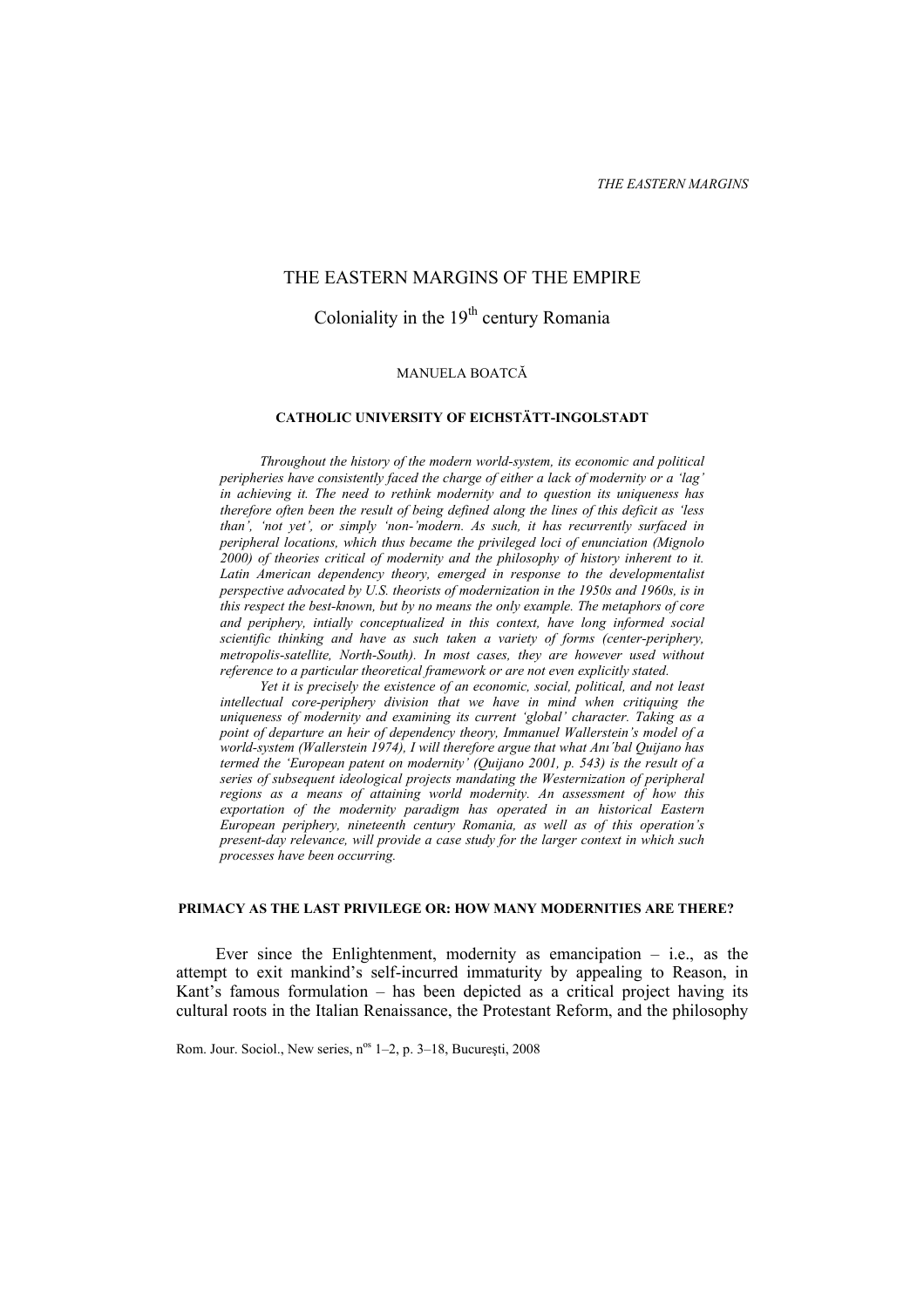of Continental Rationalism, as well as finding its first social, political and institutional reflection in the British Parliament and the French Revolution (Dussel 2000, p. 469). Modernity was thus conceptualized as originating in Europe and as necessitating only the study of the inner-European processes of secularization, industrialization, urbanization, nation-state formation, democracy building, and capitalism in order to understand and predict further developments. This perspective has not only informed and accordingly shaped the classical nineteenth century sociological approaches to the emergence of modernity and the rise of capitalism as formulated by Marx, Weber, Durkheim, and Sombart, but also the twentieth century US modernization theories and the more recent discourse on globalization. Although the growing empirical evidence has rendered the underlying convergence thesis – gradual Westernization as the non-Western societies' only path to modernization – increasingly implausible, the modifications that the dominant concept of modernity underwent in order to rise to the challenge of empirical reality proved insubstantial to the core of the matter: Hailed as a theoretical turnaround within Western social science, the merely numerical proliferation of modernity in approaches dealing with the emergence of 'other' (Rofel 1999), 'alternative' (Beck et al. 2001) or 'multiple' (Eisenstadt 2000) modernities in the non-Western world leaves both the chronological primacy and the exemplary character of Western modernity with respect to these divergent developments unaltered (Randeria et al. 2004, p. 15).

This enduring view has recently been criticized by Argentinean philosopher Enrique Dussel as being not only Eurocentric, but at the same time provincial and fragmentary (Dussel 2000, p. 470). According to him, the universal claim of European modernity is grounded in the central part that the economy, the states, and consequently the intellectual production of successive European locations played in world history from 1492 on (Dussel 2002). This coincides with Wallerstein's periodization of the emergence of the modern world-system as a single division of labor encompassing multiple political systems (Wallerstein 2000, p. 75f.), in which the accumulated surplus is unequally redistributed through the market to the benefit of the respective hegemon. The Spanish and Portuguese conquest of the Americas in the 'long sixteenth century' had marked the beginning of the displacement of earlier world-systems by a capitalist world-economy having Western Europe as its core. In economic terms, these conquests represented the 'comparative advantage' (Dussel 2002, p. 223)<sup>1</sup> that allowed successive European

 $\frac{1}{1}$ <sup>1</sup> Unlike David Ricardo, with whom the theory of 'comparative advantage' originated, Dussel does not apply the term to the sphere of economic production, but, following Wallerstein's analysis, to the entire complex leading to 'the rise of the West' to hegemonic positions within the worldsystem: '[...] the great scientific discoveries, precious metals (silver and gold), the new labor force incorporated into the system (Indians and, from the sixteenth to the eighteenth century, African slaves in the Americas), the new comestibles (the Inca potato, corn, the Mexican tomato and chocolate, etc.), the millions of kilometers incorporated by the conquest into European colonial agriculture, and the invention of new economic instruments. All of this allowed Europe to triumph in its competition with the Islamic world, Hindustan, Southeast Asia, and China (Dussel 2002, p. 223).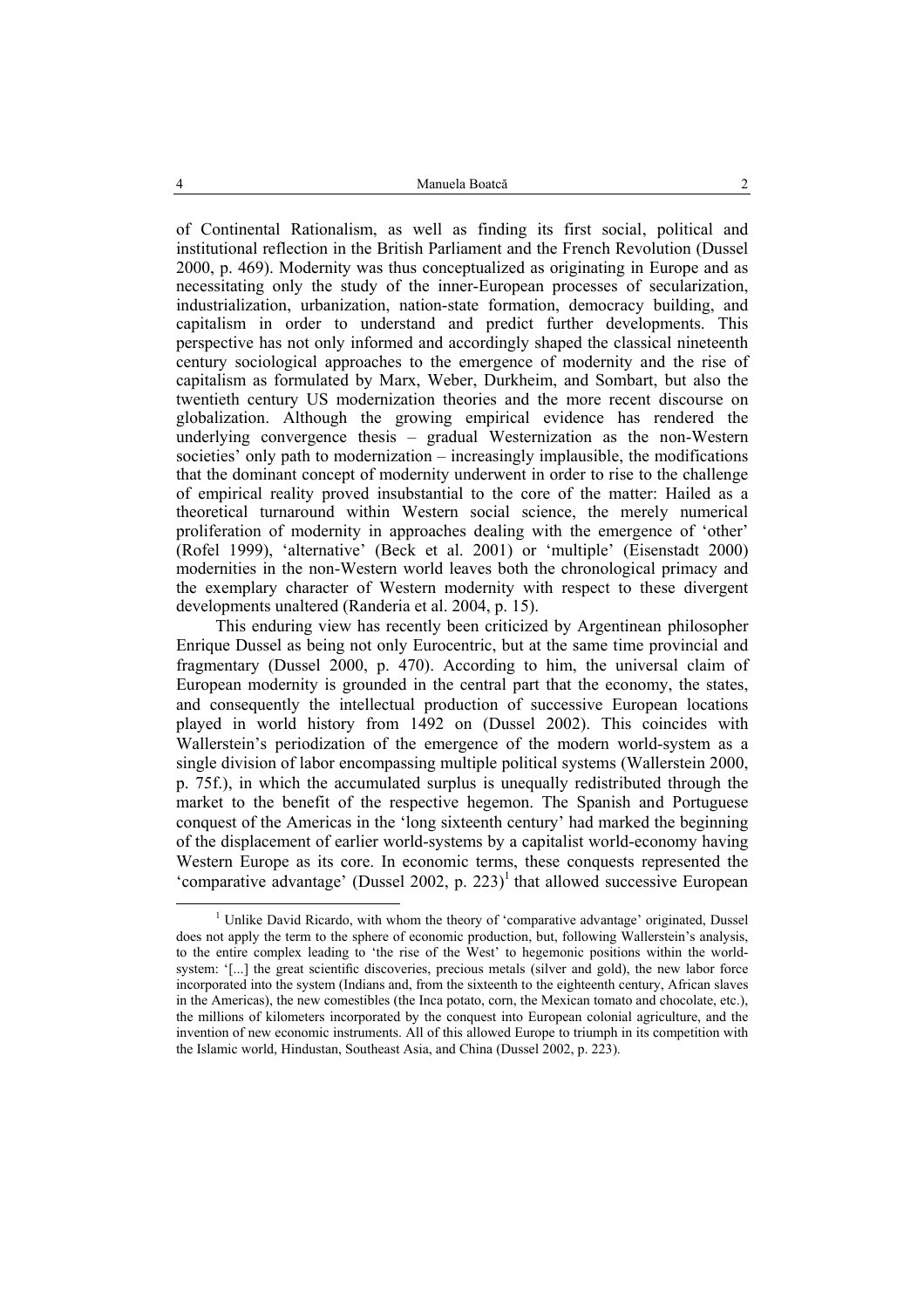hegemons – Spain and Portugal were followed by the Netherlands and then Britain – a temporary monopoly in the world-market at the expense of (1) colonized regions as well as of (2) competitors still outside the world-system. With the incorporation of the Russian and Ottoman empires into the capitalist world-system during the nineteenth century and the subsequent 'scramble for Africa' among European powers, modern Europe as the core of world history became the first geopolitical location ever to successfully englobe all other cultures as its periphery or semiperiphery (Wallerstein 2000, p. 140).

Eurocentrism, both as a general framework of knowledge and as a particular conception of modernity, was the result of the establishment of Western hegemony as a global model of military, economic, and epistemic power. The ongoing colonization of new areas enforced a classification of the planet with respect to its degree of Occidentalism, whose aim, as Walter Mignolo has put it, was 'to transform differences into values' (Mignolo 2000, p. 13), such that, of the various ethnocentrisms making up the vast array of coexisting cultures, European ethnocentrism alone claimed and imposed universal validity for its economic and cultural precepts. Peruvian sociologist Anı´bal Quijano identified the foundational myths behind the propagation of Eurocentrism in evolutionism – the notion that human civilization proceeded in a linear and unidirectional way from an initial state of nature through successive stages leading to Western civilization – and dualism – the view that differences between Europeans and non-Europeans can be accounted for in terms of insuperable natural categories such as primitive-civilized, irrational-rational, traditional-modern (Quijano 2001, p. 543). With their help, the 'European patent on modernity' was thus constructed in colonial times as a consequence of the redrawing of geographical borders and their simultaneous transformation into temporal stages of rationality and modernity: 'The Europeans generated a new temporal perspective of history and relocated the colonized population, along with their respective histories and cultures, in the past of a historical trajectory whose culmination was Europe. From then on, there were inferior races, capable only of producing inferior cultures [...] From then on, they were the past' (Quijano 2001, pp. 543; 552). Modernization theory, mandating a specific type of economic and social development after the US model, was only the twentieth century embodiment of a long series of 'global designs' conceived and enacted from the particular local history of the Euro-American core, that had begun with Christianization in the sixteenth century and had been followed by the civilizing mission in the nineteenth, developmentalism in the twentieth and the neoliberal global market of the present (Mignolo 2000, p. 301). Allegedly universal knowledge therefore is never neutral or unpositioned, but reproduces the particular epistemological perspective of a local history that it subsequently does or does not manage to establish to the detriment of other local histories. Critical theories attacking modernity from within fail to pinpoint this additional dimension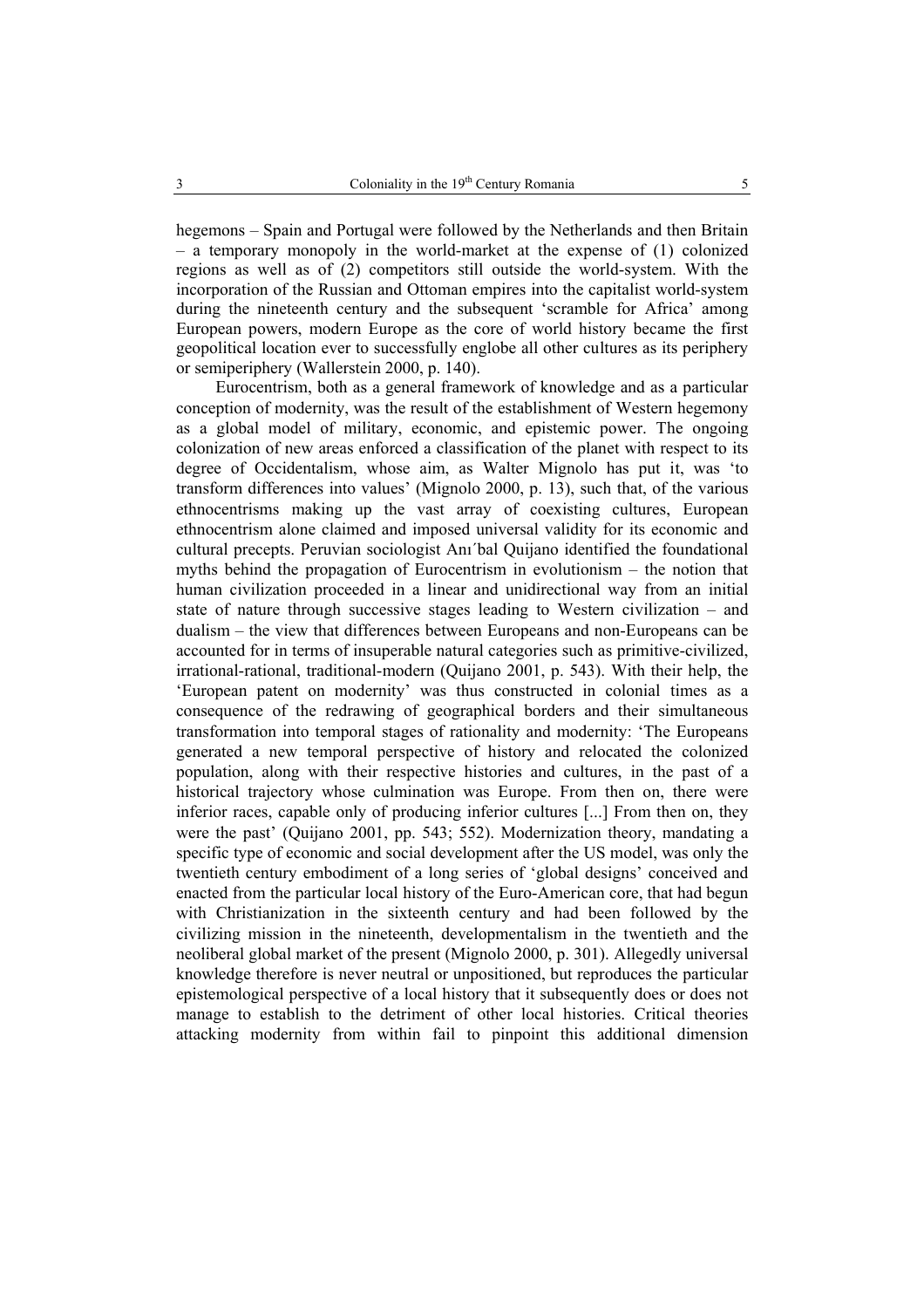pertaining to coloniality<sup>2</sup>, and thereby become complicitous with the criticized global design, whose premises they unwillingly reproduce. Thus, throughout the history of the modern/colonial world-system, 'the construction of "pathological" regions in the periphery as opposed to the so-called "normal" development patterns of the "West" justified an even more intense political and economic intervention from imperial powers. By treating the "Other" as "underdeveloped", as "backward", metropolitan exploitation and domination were justified in the name of the "civilizing mission" (Grosfoguel 2002, p. 221).

In his criticism of Establishment social science as a product of Eurocentric liberalist thought, Wallerstein had emphasized the geopolitical distribution of cultures of scholarship, by noting that from 1850 to 1914, and probably 1945, most of the scholarship had originated in, and was about, five countries: France, Great Britain, the Germany, the Italy, and the United States. 'This is partly pragmatic, partly social pressure, and partly ideological: these are the important countries, this is what matters, this is what we should study in order to learn how the world operates' (Wallerstein 1996, p. 3). This, then, was to be the domain of sociologists, political scientists, and economists. In terms of fields of study, the rest of the world was relegated to either anthropology or Oriental studies - the disciplines meant to arrive at an explanation as to why the non-Western countries were not or could not become modern. After 1945, the 'non-West' was handed over to the new discipline of area studies, which in turn undermined the traditional disciplinary boundaries. This kind of epistemological North-South divide amounts to establishing a fixed relation between the scientists' place of origin and the validity of their theories, or, in Mignolo's words, 'between knowing about and knowing from' (Mignolo 2000, p. 309). Consequently, the distribution of scientific and cultural production in First, Second, and Third Worlds mandates that someone originating from an economically and technologically underdeveloped country does not have the necessary frame of mind and culture of scholarship which would allow them to study other civilizations, and therefore cannot produce any kind of significant theoretical thinking because theory is defined according to First World standards. In line with this logic, valid knowledge is produced in First World countries where there are no ideological obstructions to scientific and theoretical thinking. Thus, the global design of the 'civilizing mission' is still at work in the distribution of scientific labor between the three worlds and continues to shape our understanding of modernity and the modern.

 <sup>2</sup> More generous than 'colonialism', the term coloniality as proposed by Anı´bal Quijano for Latin America and now widely used in works dealing with all peripheral zones in the world-economy refers to a threefold process of classification gradually established since the beginning of the European colonial expansion in the sixteenth century and collateral to the emergence of modernity in Europe: in relations of exploitation between capital and labor; in relations of domination between metropolitan and peripheral states; and last, but not least, in the production of subjectivities and knowledges (Quijano 2001, p. 553).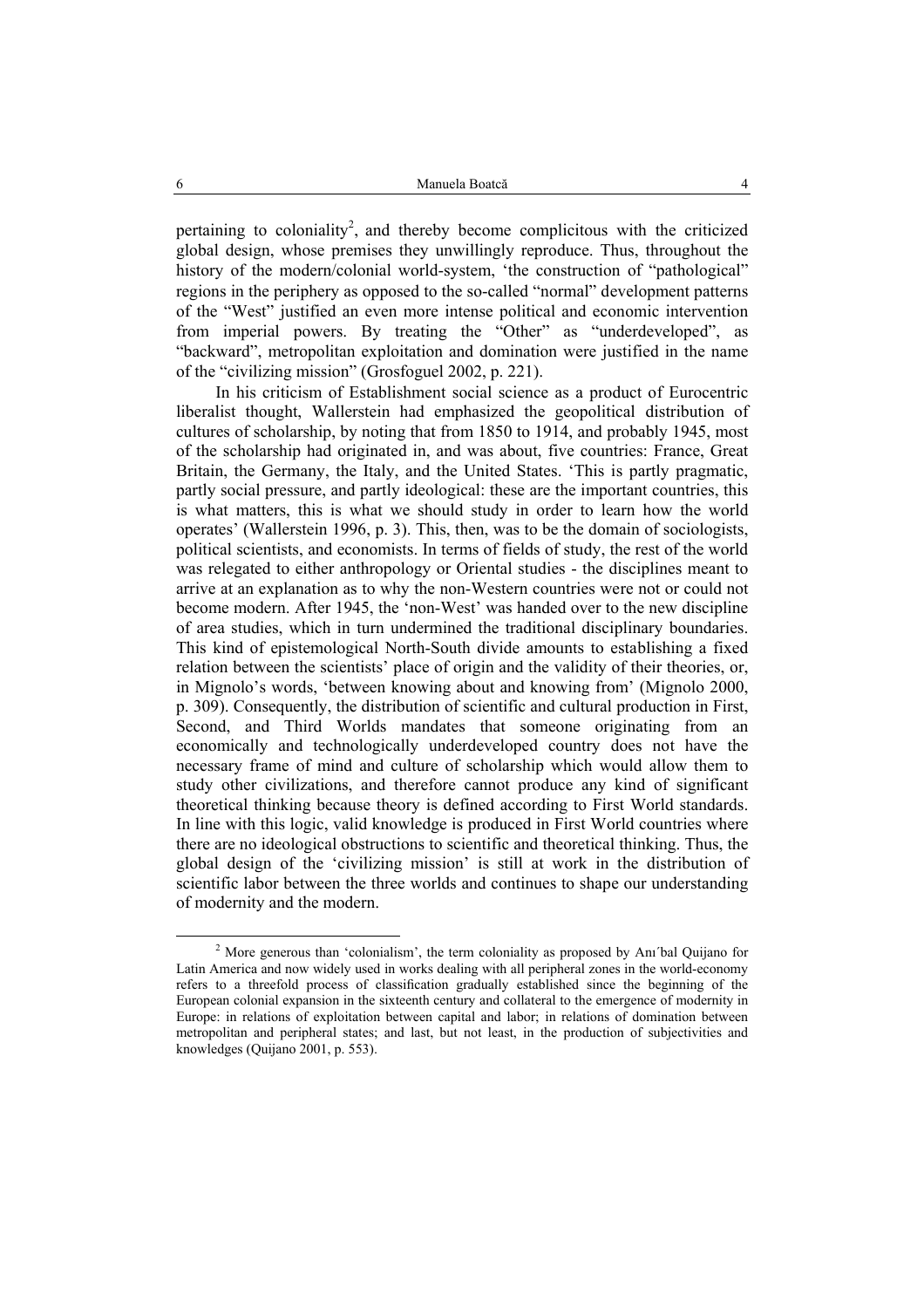This is to say that, to the extent that the world-system became modern, it also became increasingly colonial, articulating 'colonial differences' such as racial, ethnic and class hierarchies as part of its self-definition. The resulting international division of labor between core and periphery was, then, not only of an economic and political nature, but of a cultural and epistemological one as well: while the core became the location of modernity, from where the world started being classified, described, and studied, the periphery engendered coloniality, where the modern world's definition power could be wielded. Latin America, the Caribbean, Africa, South Asia or the Middle East thus did not enter the modern world-system as part of 'modernity', but as its obverse (or dark side) - coloniality - as the violently and illegitimately subdued, economically exploited, and culturally silenced 'Other'. Critical theoretical accounts produced within these local histories that have, at various moments in history, attempted to unveil the global designs behind the project of modernity from Renaissance Christianity to the contemporary global market have tended to remain silent in the world intellectual community both because of the lack of prestige of their epistemological location and for not having been articulated in a 'modern' language.

# **NINETEENTH CENTURY MODERNITY: EXPORT AND TRADE OF A SCARCE GOOD**

Placing itself on a scale measuring degrees of rationality, modernity, and civilization as defined by and from the hegemonic location of the Western core was a dare Romania first faced in mid-nineteenth century. Situated at the periphery of the emerging modern world-system in the 'long sixteenth century', the three Romanian Principalities, Transylvania, Walachia, and Moldavia had long made the bone of contention between the Habsburg, Ottoman and Tsarist Empires surrounding them. With the end of Ottoman domination in 1821, the Romanian Principalities faced the passage from a protocolonial system, in which their economic surplus was used to finance the luxuries of the politically dominant metropole (Chirot 1976, p. 10), to a neocolonial regime as Western Europe's agrarian province. Hardly amounting to liberation, this was rather a new form of dependency, closely resembling the one experienced by classical colonies after political independence. In the particular geopolitical context of the region, this reshuffling of powers essentially entailed a shift of Romania's 'peripheral axis' away from the domination of an Eastern Empire and toward that of the Western core (Bădescu 2004, p. 82ff.)

Thus, although never formally colonized, nineteenth century Romania had entered European modernity through its back door - coloniality, and as such was subjected to the economical, political, but also epistemological redistribution of power that the modern world-system had put into effect. If race was not a prominent criterion of differentiation within Europe itself, unlike in its 'official'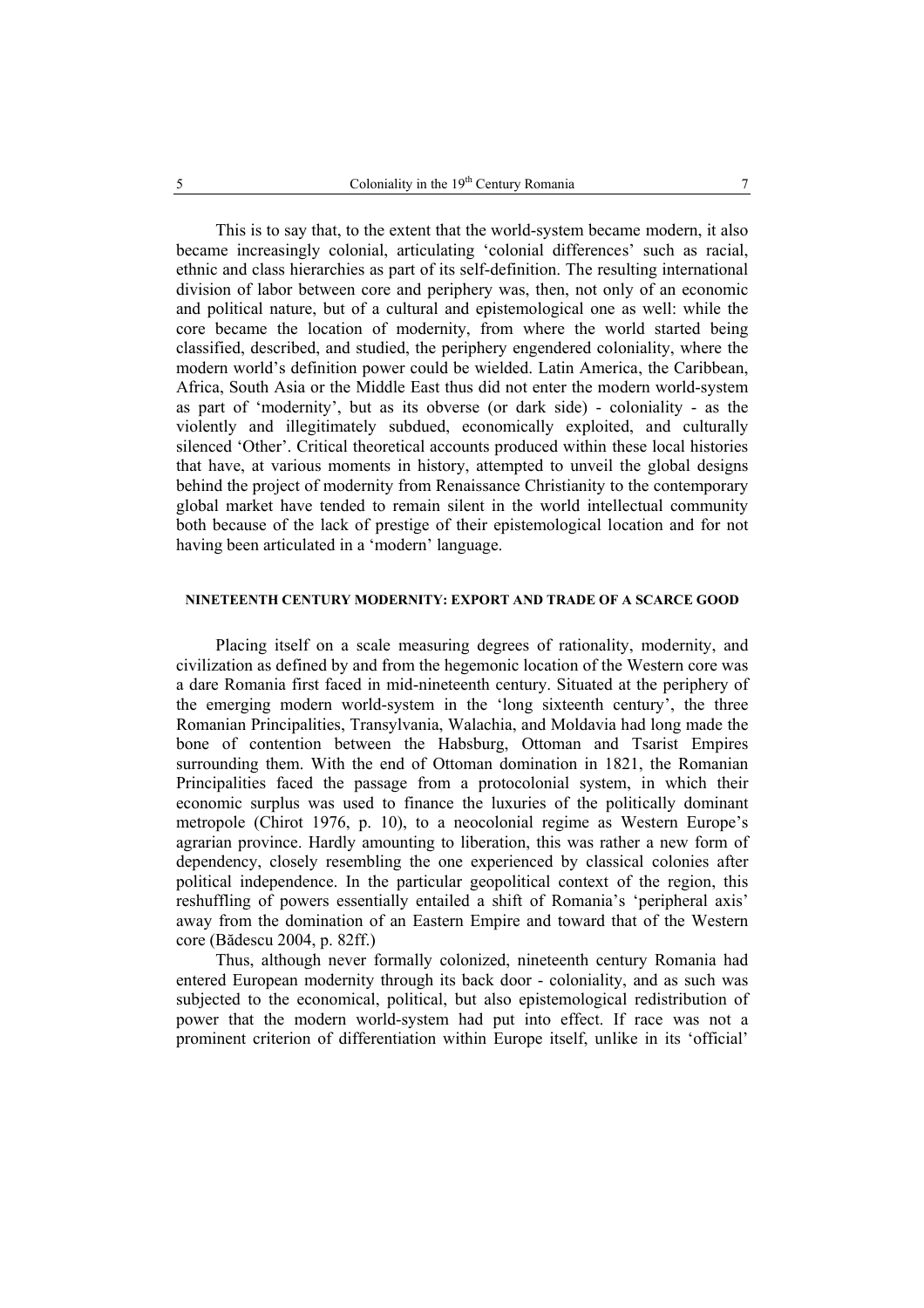colonies overseas, the negative term of opposing pairs such as 'civilizedbarbarian', 'rational-irrational', 'developed-underdeveloped' applied to its eastern regions nonetheless. Hence, the systematic process of constructing inferior 'Others' as a core mechanism of legitimation for political intervention in, economic exploitation and epistemological patronage of the periphery had also led to the emergence of 'pathological regions' in that area of the modern world-system whose 'North' was its West.

It was against this background of Western Europe's ambivalent relationship with its 'Other within', the lesser European East, that Romania had to position itself in the second half of the nineteenth century. As the Ottoman economic pressure was loosening, the Western, and particularly French, cultural influence gained ever more ground in the Principalities. Westernization, civilization, and economic progress were viewed as closely related and mutually reinforcing processes (Love 1996, p. 26). A French-inspired, liberal revolution in 1848 laying claim to national independence for all Romanians and stifled that same year by Russian and Turkish intervention had also addressed issues such as serf emancipation, abolition of the Belgian-inspired constitution and the privileges it warranted to the land-controlling class, equality of civic and political rights, freedom of speech and of the press, and the creation of a national army. Yet, unlike in the West, obstacles to cultural, political and economic modernization in the European periphery were, first, imperial military domination, and second, the expansion of international capital. This meant that, once politically independent, Romania had to resist economic conquest in order to safeguard its national identity. Development issues could therefore only be formulated in terms of the foreign domination to which the country was subjected at that time, such that incipient sociological concerns were aimed less at 'global designs' – i.e., at abstract evolutionary models applicable across space and time - and much more interested in the historical analysis of the nation – i.e., in 'local history'.

## **THE WESTERN WAR FOR MEN'S MINDS ON THE EASTERN MARGINS OF EMPIRE**

The 1848 revolutionaries, for their most part young intellectuals educated in Western universities, had advocated reforms in keeping with the country's traditions as well as the need for critical evaluation of the cultural imports. But their social thought, however concerned with the nation's wellbeing, was deeply rooted in the liberal ideology underlying their revolutionary activities, in their firm belief in progress as mankind's universal law and in civilization (chiefly understood in a Western European sense) as a superior stage of social evolution. Conservative thought, on the other hand, with its emphasis on organicity, tradition, collective values, and gradual change, was in itself critical of modernity. The acceptance it gained in Romania, where the awareness of peripherality invited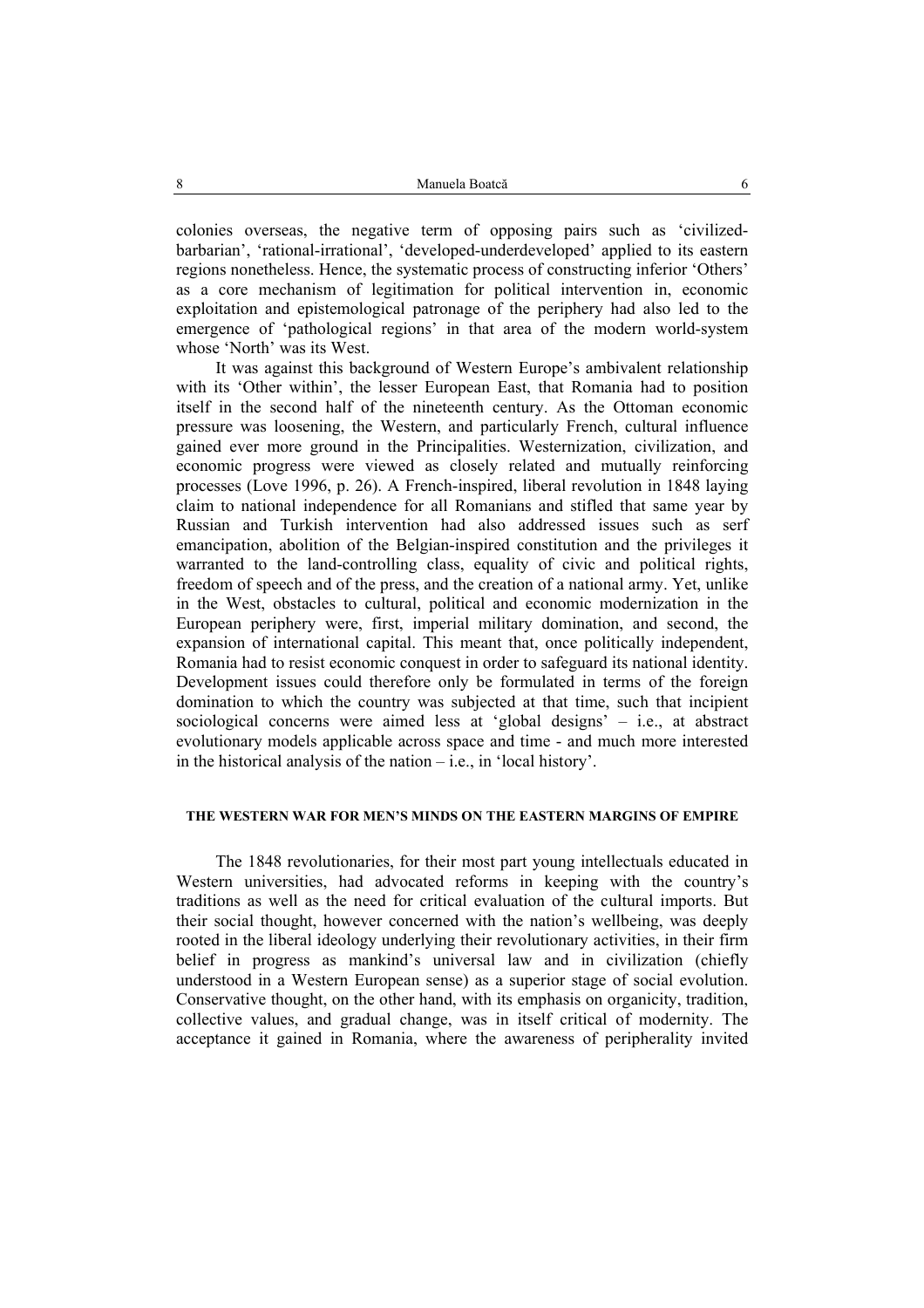critical rethinking, amounted to what has elsewhere been called a 'double critique' or 'border thinking'  $-$  i.e., a critical attitude toward two traditions that implies thinking from both, and at the same time from neither (Mignolo 2000, p. 67). By undertaking a critique from within modernity through the use of central elements of Western conservatism, and at the same time from its exteriority as an intellectual stance prompted by the social realities of the system's periphery, Romanian conservative thought as first illustrated by the literary critic Titu Maiorescu, founder and leader of the most influential cultural society of the time, Junimea (The Youth), postulated the borderline between the Western core and the Eastern European periphery as a new locus of enunciation from which it was possible to rethink modernity.

In order to ensure that the benefits of Western culture could be appropriated in a country situated at the border between barbarianism and civilization, as he put it, a critical view of the modernizing process was necessary, Maiorescu argued. Given Romania's exposure to an array of proximate foreign powers, thorough social change – as it resulted from the economic and cultural opening toward the West of Europe and the corresponding adoption of modern institutional structures – represented a new kind of aggression, one on which the nation's survival came to depend. Dealing with the issue of the culture change in 'primitive areas' in the 1960s, evolutionary anthropologists critical of the US modernization school would similarly refer to the importation of Western ideology and political institutions by former European colonies lacking the corresponding technological and economical foundation as 'a war for men's minds' (Sahlins/ Service 1960, p. 117f.) waged by the West in the attempt to preserve world dominance after formal decolonization. One hundred years earlier, Maiorescu warned that, in the absence of constructive criticism, evolution – viewed not so much as a teleological process, but as the gradual development of given potentialities – could easily fail to result in the progress advocated by Enlightenment philosophy and the liberal doctrine in its wake.

His classically conservative stance on the positive function of criticism and of the continuity of traditions in times of disruptive social change delivered the means for framing his analysis of Romania's hasty modernization in terms of what would become a highly consequential approach, the theory of forms without substance (Boatcă 2003). A peasant country like Romania, he argued, had not been prepared by anything in its history to receive all the 'outer forms' of civilization in the absence of 'the deeper historical foundations which with necessity produced' (Maiorescu 1973a, p. 164) them and it lacked the means to support them – industrial production and a middle class. Contrary to the liberals' claims, imported superstructural forms did not foster progress, but only concealed the power structures inherent in the relationship between Western and Eastern Europe (Maiorescu 1973b, p. 239), the better to exploit the latter. Consequently, Romania's sole possibility of preserving national independence throughout the process of modernization depended on her providing a specific – cultural,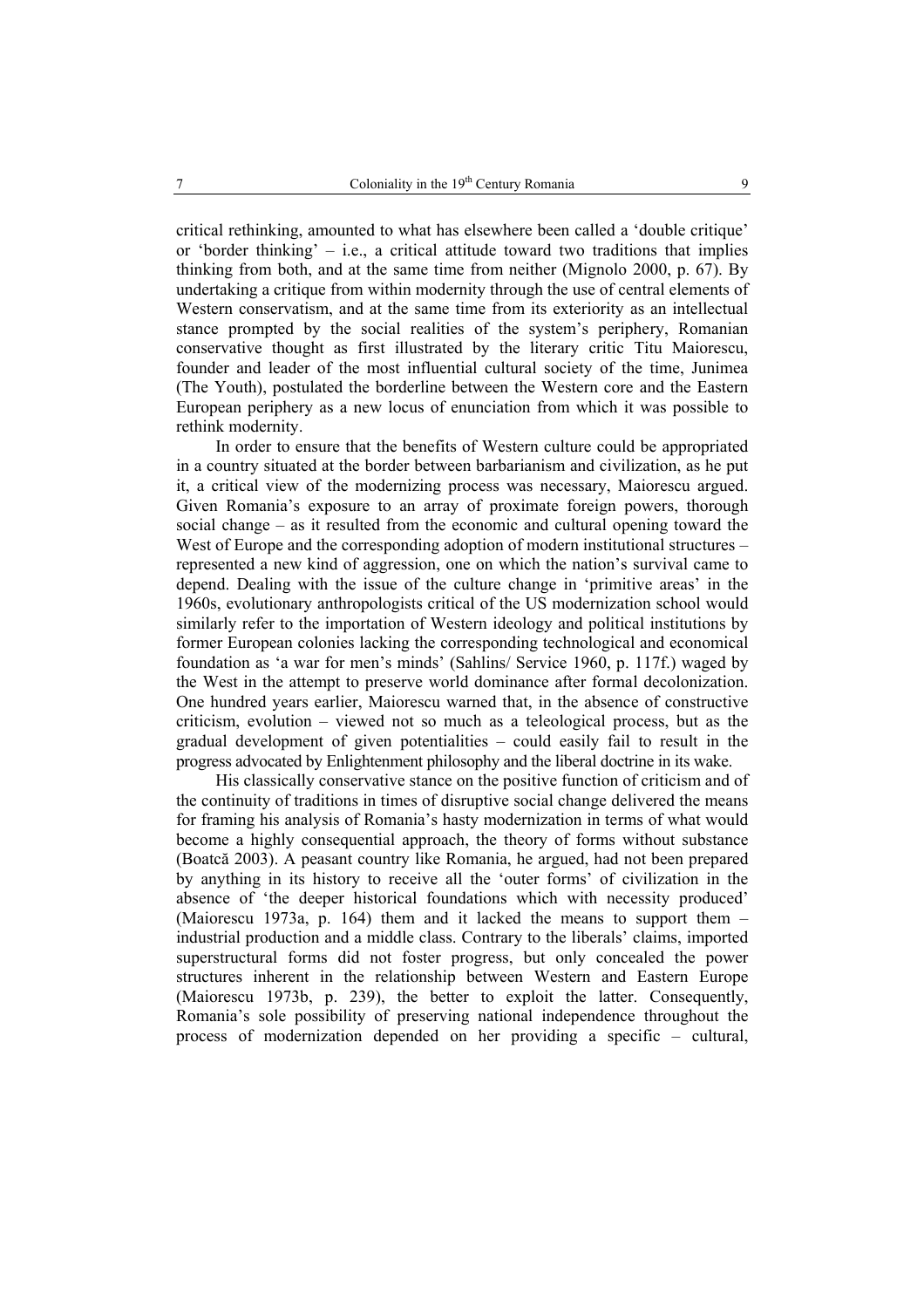economic, and political - foundation to match and sustain the adopted forms, a conclusion that evolutionary anthropology would reach with respect to the all the new states exposed to the ideological domination of the system's core powers after World War II (Sahlins/Service 1960, p. 119). Although he mainly referred to cultural and political superstructural elements, Maiorescu clearly viewed both intellectual and economic progress as determining the issue of national sovereignty in the context of cultural dominance, thus warning against the dangers inherent in the 'modernization theory' of his own time. Much like the policy prescriptions of twentieth century US modernizationists, the liberal reforms implemented in midnineteenth century Romania disregarded the power structures within Europe, and placed the country in a dependency situation. 'As soon as a higher culture is located in the vicinity of a people, it is bound to have some bearing on it. [...] One cannot resist this call: union in terms of cultural principles is the necessary fate of every European people. The question is only whether one can accomplish it as an equal companion or as an obedient slave; whether by preserving and strengthening one's national independence or by submitting to the foreign power. And this question can only be solved by the vitality of the people's economic and intellectual life' (Maiorescu 1973, p. 239). The costs of 'modernization', Maiorescu noted one century in advance of Celso Furtado and Andre Gunder Frank, can only be assessed by considering both terms of the relationship, not by mandating modernity in self-contained societies. In the following decades, an amazing variety of sociological and economic theories of social development would use Titu Maiorescu's model in order to define a proper evolutionary path along the lines of either 'form' or 'substance'.

On the conservative side, it was the writer and columnist Mihai Eminescu who continued and expanded Maiorescu's approach into a coherent sociopolitical theory of Romania's dependency status. For him, the mechanisms of the country's renewed peripheralization – and as such, the means by which the 'war for men's minds' was waged – were not only economic, but also ideological. These, in his view, operated through the agency of a 'cosmopolitan element', first represented by Christianity (more particularly Catholicism) and later on, after the Enlightenment and the advent of the secular world-view, by internationally active economic agents. Cosmopolitanism – understood as 'an unseen power, alien everywhere and at home everywhere, trying to realize the ideal of a universal empire' (Eminescu 1876, p. 45) – provided both the ideological cohesiveness and a motive force for the imperial projects of European powers, of which Austria-Hungary, posing the most direct threat to the Romanian provinces, was Eminescu's main point of reference. In twenty-first century parlance, Eminescu therefore denounced the capitalist system's reliance on successive ideological strategies acting as 'global designs' and intent on providing a common identity to the otherwise historically and structurally heterogeneous (Quijano 2000) world-system in expansion during the nineteenth century.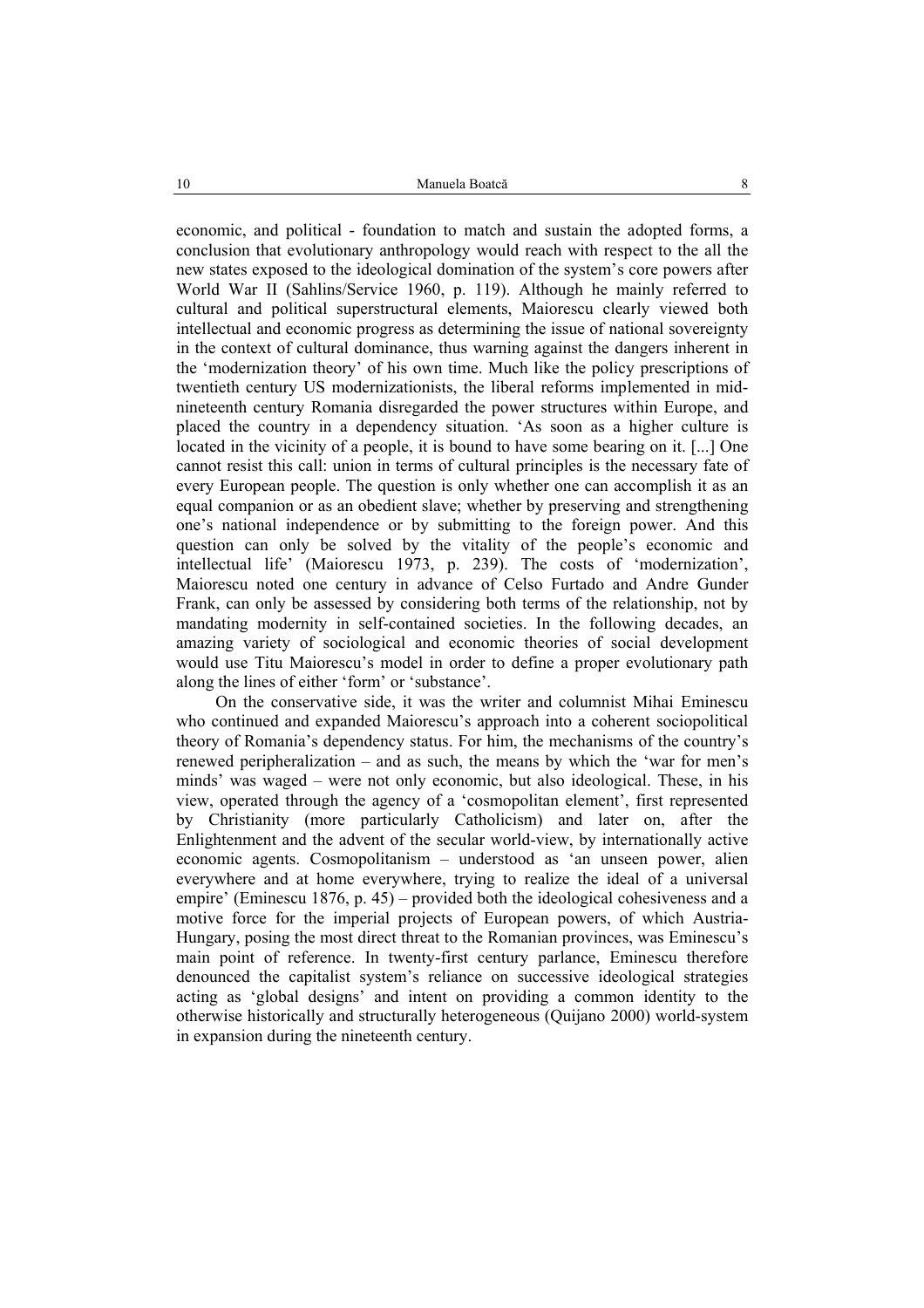Cosmopolitanism's emphasis on individualism, free trade, rational social organization based on universal and impersonal norms, and egalitarianism had found a well-suited agent in Romania's liberal government, Eminescu argued. Although they stood in sharp contrast to Romania's existing class structure, social mobility, and economic level, most 'cosmopolitan principles' had already been forced upon Romanian society as part of the institutional reforms following the 1848 liberal revolution. Far from inducing development, these legislative changes wrought a serious breach in Romania's organic evolution: they disintegrated the traditional class system by displacing the indigenous bourgeoisie, destabilized the economy by enhancing consumption levels while diminishing production, and created gaps in the opportunity structure later to be filled by foreign economic agents. The Romanian Constitution, which, unlike its Belgian counterpart, from which it had heavily borrowed, failed to represent precisely the largest segment of the population, the peasantry, was symptomatic for this mechanical adoption of foreign institutions lacking in local social substance:

> 'Every constitution, as a state's fundamental law, has as its correlate a particular class on which it is based. The correlate of the Western states' constitutions is a rich and cultivated middle class, a class of patricians, of industrial manufacturers - who see in the constitution the means of representing their interests in line with their significance [...] Where are our positive classes? The historical aristocracy [...] has almost disappeared, there is no positive middle class, the gaps are filled by foreigners, the peasantry is too uncultivated, and, although it is the only positive class, no one understands it, no one represents it, no one cares about it'. (Eminescu 1876, p. 59)

For Eminescu, then, cosmopolitanism (in its liberal variant), although acting as a global design, was rooted in the local history of the Western societies that elaborated it. The ideology it sought to export to underdeveloped countries by means of rational models of capitalist organization was a success story, but one that consciously ignored the historical realities which it confronted in the Eastern European periphery. Social revolutions such as had taken place in 1848 all over Europe were a 'luxury' which small states, whose political or economic independence was constantly threatened, could not afford. Hence, advocating individual liberties in such a context could only act, as it already had, to the detriment of state power. Eminescu thus pleaded against a contractualist state, against individualism, free trade, and strictly formal modernization, and for a state representing the entire nation (instead of just separate individuals), for safeguarding nationality, and for protectionism.

Consequently, in the context of peripheral development, Romanian liberalism was not even a valid doctrine in need of revamping, but just 'pseudo-liberalism' (Eminescu 1879a, p. 301) – i.e., a form without substance, while 'true liberalism',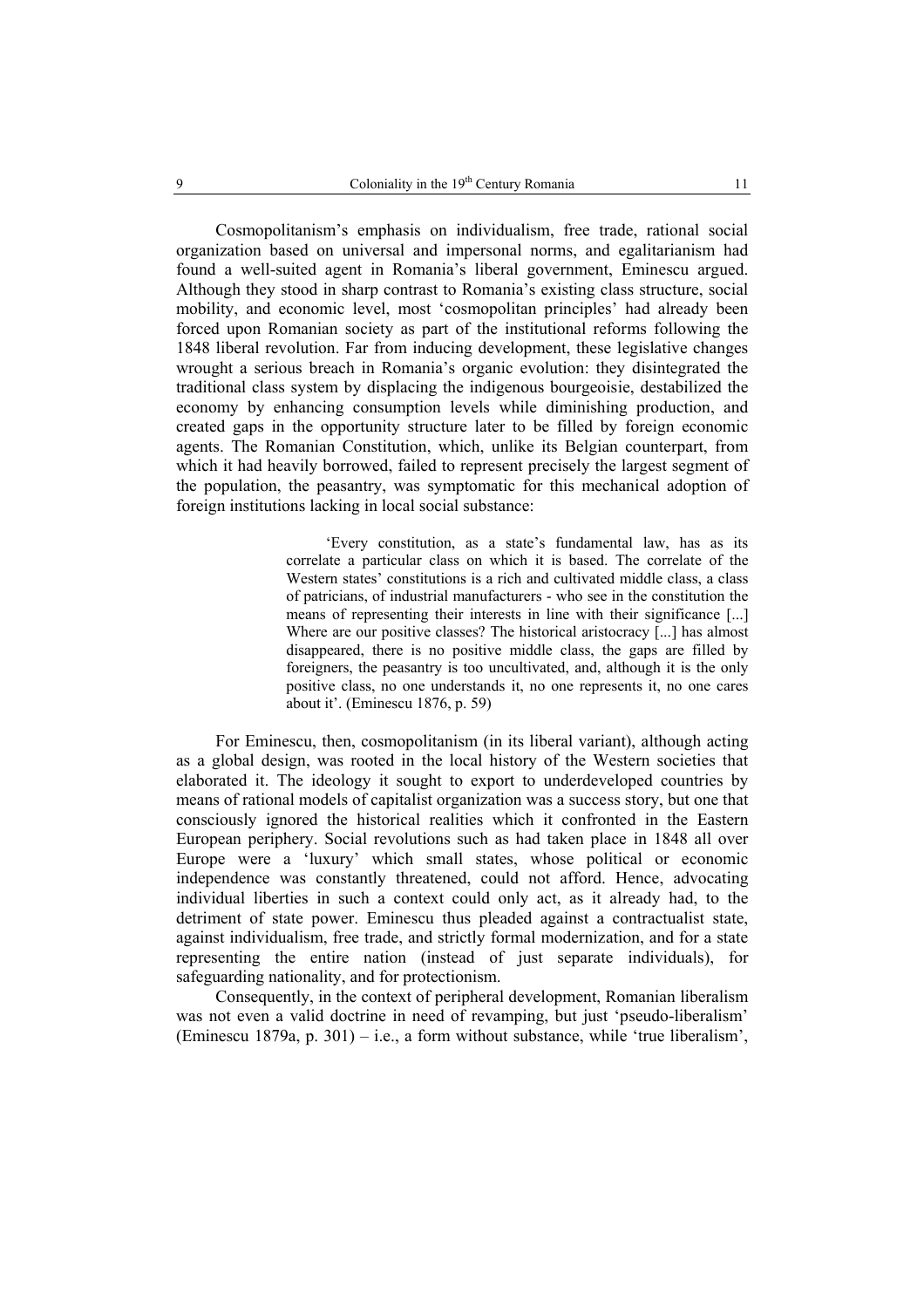like 'true liberty', the very basis of which was 'a middle class that produces something' (Eminescu 1877, p. 18), represented the outgrowth of Western economic and social circumstances that found their formal expression in the state constitution. The absence of these economic correlates in Romania thus explained why the implementation of a liberal constitution and of democratic principles could not benefit Romanian society and instead ended up serving the interests of the geohistorical location that had engendered and propagated them – Western Europe:

> 'So we allowed foreign legislations? Well, we did not allow them for Romanians, the needs of whom they did not match, but for economic elements that they did match and that know how to put them to use. We created a public atmosphere for exotic plants which proves lethal to the indigenous one. For today we have the most advanced liberal institutions. Control, people's sovereignty, French codes, departmental and communal councils. Are we better off because of them? No, we are ten times worse off, for the new institutions did not match our degree of culture, the sum of work power available to us, the quality of our work, so we have to exhaust all these in order to sustain the modern state's costly and useless apparatus'. (Eminescu 1877, p. 20)

The main factors responsible for the increasing access foreigners gained to Romania's visibly growing state machinery had been, in Eminescu's view, the emergence of a favorable climate for social mobility and the creation of new socioeconomic positions especially in urban areas in the context of the rise of political liberalism. They, too, accounted for the resulting polarization of the country's class structure into a foreign urban minority and a large rural, native majority financing the former's consumerist habits. Eminescu explained the functioning of this mechanism by means of a three-layered model: the 'real land' – the large mass of the peasantry (four-fifths of the population), the country's sole productive force; the liberal institutions – the 'legal land' – providing the juridical apparatus needed for creating and justifying both the polarized structure and the economic exploitation; and, finally, the 'superimposed layer' of parasitical elements, rendered indispensable to the mass of the population by usurious practices (Eminescu 1881a, p. 75). The social and economic function of the superimposed layer turned out to be the creation of a structure of fiscal exploitation sheltered by Romanian legislation at the expense of Romanian economy. By labeling the foreign elite a 'xenocracy' (Eminescu 1881b, p. 323) in charge of the social and economic dimensions of the transition from a protocolonial to a neocolonial society, and further distinguishing between a 'xenocracy by conquest', i.e., a political one, as in the case of the Ottoman rule, and a 'xenocracy by insidiousness' – i.e., one employing ideological and economic mechanisms characteristic of a neocolonial model, Eminescu thus captured one of the most significant aspects of the phenomenon of 'coloniality of power' – the contribution of neocolonial elites to peripheralization after formal juridical decolonization.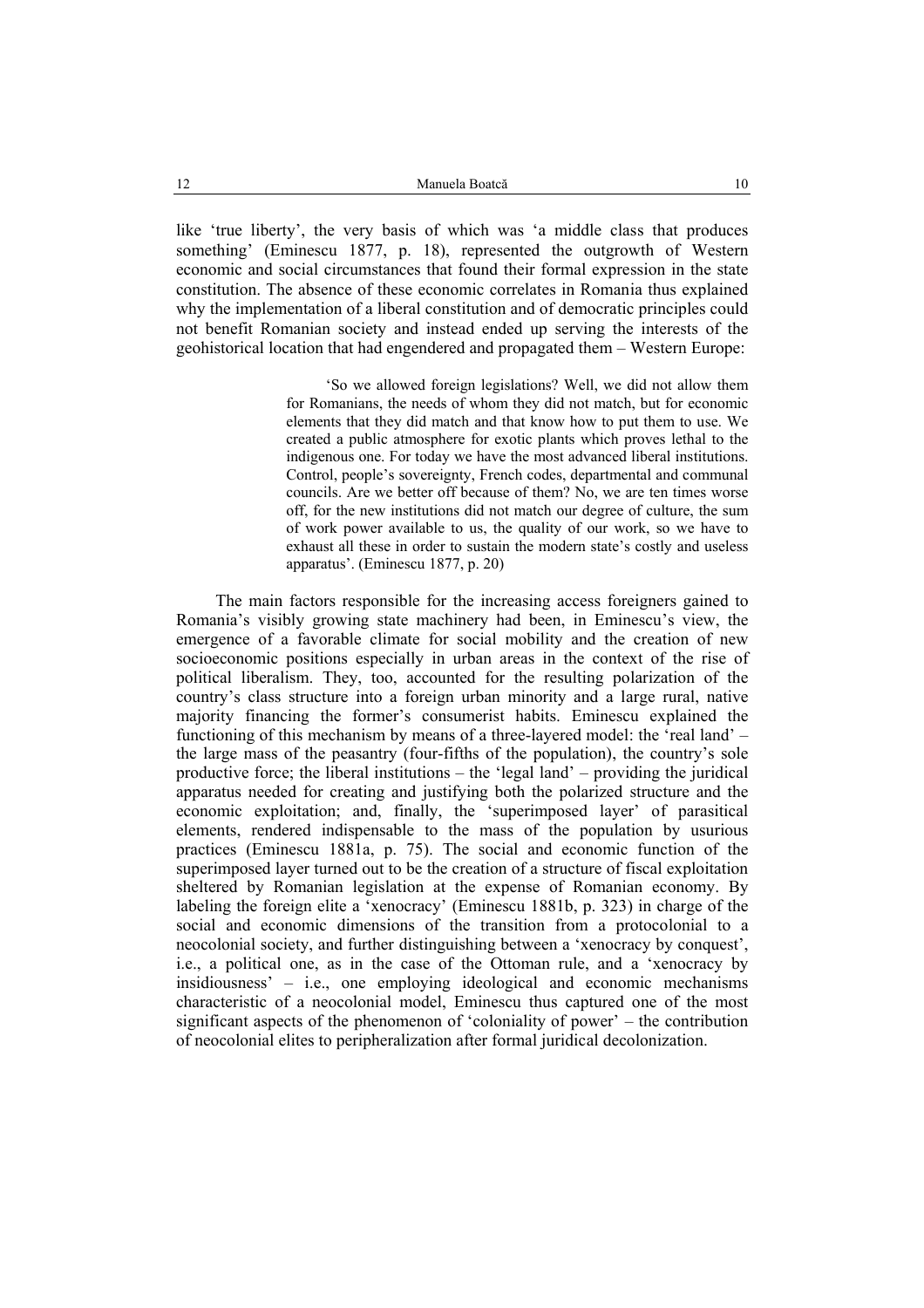Not only was the country not approaching the Western standards of civilization, Eminescu claimed, but the very use of the notion of progress in Romania's current economic state was proof of the practical limitations and ideological sterility of imported political doctrines based on this notion - which, alongside liberalism, also included socialism. Since Romania's economic and social state could be placed nowhere on the alleged continuum leading from barbarism to civilization, Eminescu dubbed it 'semibarbarism', 'this state a hundred times worse than barbarism, not to speak of its detriment in relation to true civilization' (Eminescu 1881c, p. 375), thus questioning both Western ideology's postulate of progress and that of the unidirectionality of evolution. His theoretical model therefore transcended the single-country level of analysis and became a starting point for understanding peripheral evolution in general: as it diagnosed a 'pathological' condition with respect to organic evolution, it explained it within the larger context of the power relations embedded in the international division of labor and hence as an instance of the 'development of underdevelopment' (Frank 1966).

Eminescu's conservative solution to semibarbarism involved a recuperation of the potentialities inherent in the borrowed forms, and a bridging of the gaps created in the process. If an evolution from forms to substance was possible, it had to proceed from a national and historical basis, whose reproduction had been stunted by the exploitative action of the superimposed layer:

> 'A people's true civilization does not consist in heedless borrowing of foreign laws, forms, institutions, labels, clothes. It consists in the organic, natural development of its own powers, of its own faculties. There is no general human civilization, accessible to all people to the same degree and in the same way, but every people has its own civilization, although a lot of elements common to other peoples go into it as well' (Eminescu 1881d, p. 379).

This argument, serving both as a premise and as a conclusion to Eminescu's approach to social evolution, is above all further evidence of the remarkable productivity of the subaltern perspective. If theorists from the world system's periphery managed to identify and admit the failure of unilinear evolutionism in explaining underdevelopment in the periphery so much earlier than Western theorists, it was mainly because theirs was the local history overrun by global designs, not the one disseminating them. Theorizing about and from that local history, they were more sensitive to the spatial confrontation between a prescribed, uniformitarian evolutionary model and the social reality of the periphery than Western scientists, for whom the periphery was a mere object of study, if oftentimes a deviant one.

Against this background, insistence on the primacy of a peripheral country's national interest was a plea for the divergent character of evolution in general, for an acknowledgment of specific evolution in particular, and at the same time a form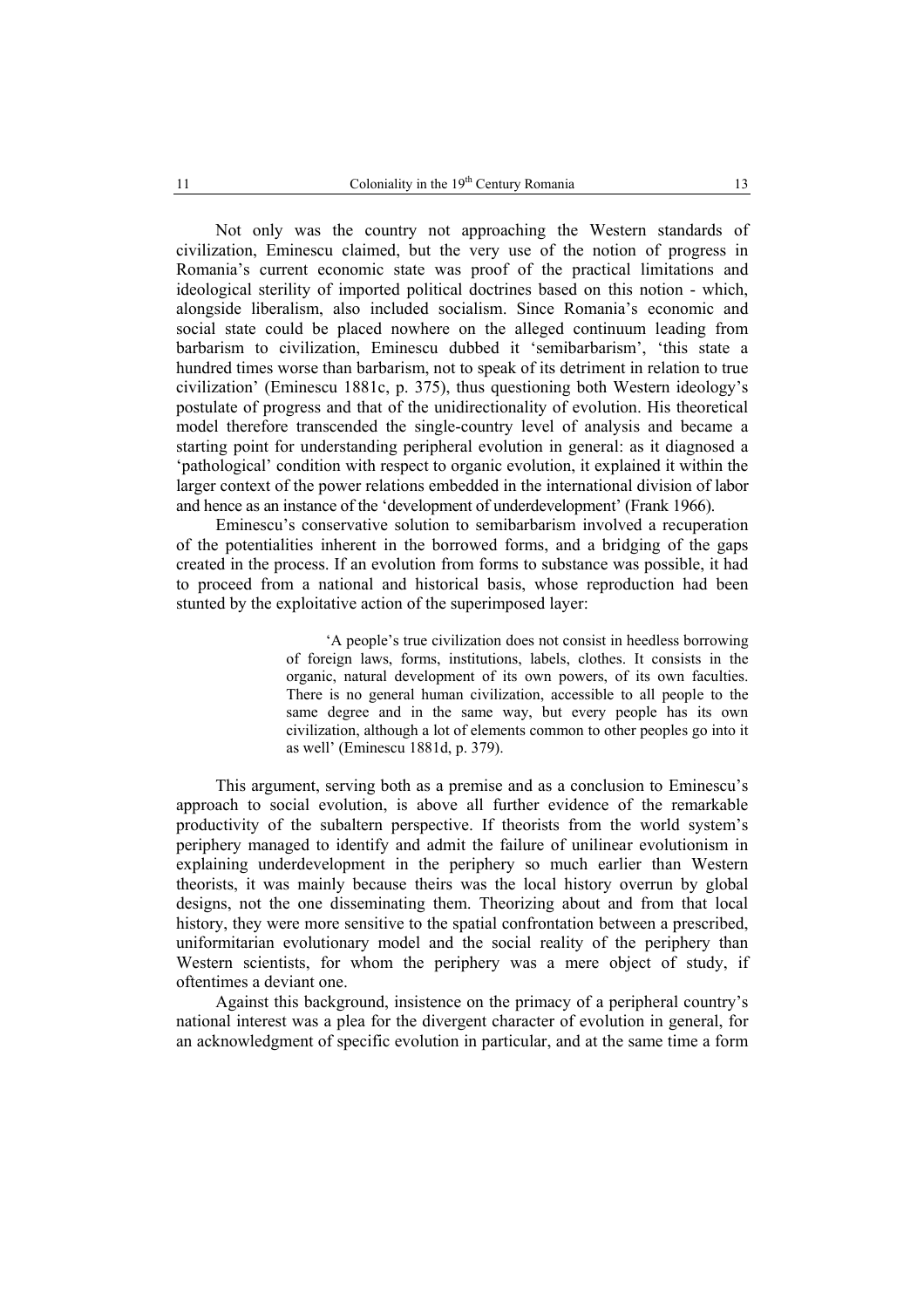of resistance to the imposition of the global design of the 'civilizing mission', according to which the one general human civilization toward which evolution proceeded was European modernity. Thus, for Eminescu, the decision on whether or not industrialization was a choice for an agricultural country was not the predermined result of a rigid sequence of stages, but the logical consequence of the advantages entailed by an industrialized country's relation to capital. Therefore, if Romania should industrialize, it was not because this was the inevitable evolutionary path, but because this particular form of internal organization of work would allow it to participate in the productivity of foreign capital, as opposed to being exploited by it.

#### **ROMANIAN CONSERVATISM AS BORDER THINKING**

Even more than Maiorescu's, the type of conservatism Eminescu embraced represents one of the clearest instances in which a Western political doctrine was resignified according to the historical realities of the world-system's periphery. By criticizing modernity from its exteriority, i.e., from the perspective of coloniality inscribed in Romanian local history, he thus discarded the reproductibility of Western modernity as a myth.

Consequently, to rule that the common denominator of such substantially different thinkers as Charles Maurras, the Slavophiles, Mihai Eminescu, and the 'agrarian' school of writers in the US South was 'the view that the foreigner was bad, modern society was bad, industry was bad, the soil was good, the past was noble, the nation had to be saved' (Chirot 1978, p. 36), as Daniel Chirot did in a sweeping survey of conservative reactions to orthogenetic evolutionism, is to wrongly equate Western conservatism with its reinterpretation outside the Euro-American core. This attitude, however, illustrates only too well the previously discussed Eurocentrism of critical approaches enunciated from within modernity, and their subsequent blindness to its obverse, coloniality.

That Chirot's reference to Eminescu's socio-political writings as the expression of a type of obscurantism rooted in the rejection of 'modernism and industrial society' (idem) is badly misplaced, clearly ensues from the preceding discussion on the Romanian writer's views on industrialization. The point to be made is that it is precisely subalternization of knowledge as a consequence of coloniality which renders particular ideologies not only politically, but also epistemologically functional. This was the case with the conservative doctrine in the East European periphery, transformed into a form of cultural and ideological resistance to global designs, particularly liberalism. As in its Western variant, the emphasis conservatism placed on organic evolution was the counterpart of both liberalism's and Marxism's view of human history as essentially progressive, as already pointed out in the discussion of Titu Maiorescu's conservative sociology.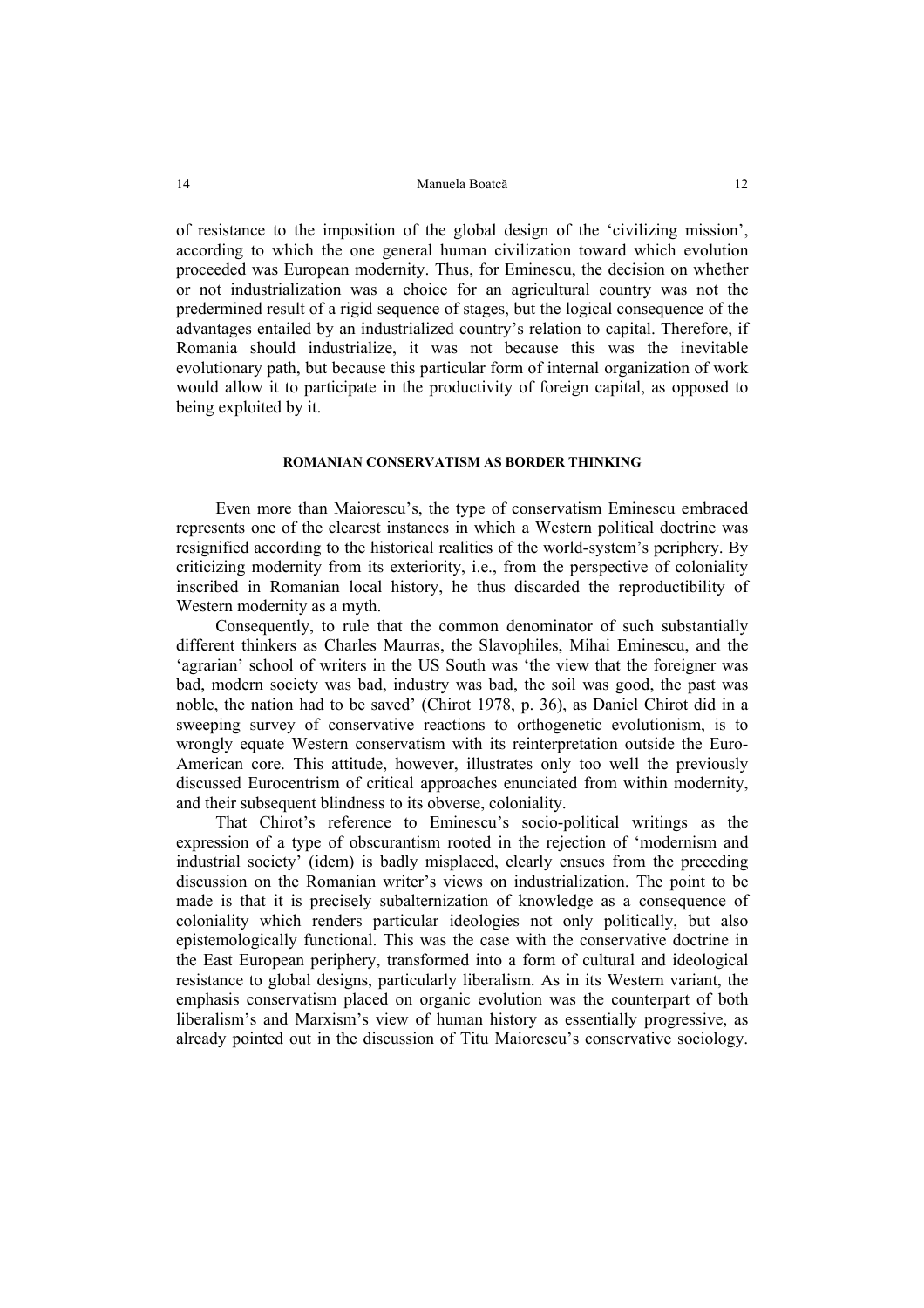Yet in addition to it, peripheral conservatism, present as well in Maiorescu's work, but more clearly in Eminescu's political articles, provided an account of organic evolution with respect to local histories rather than to the universal(izing) history which Western modernity postulated. It thereby not only identified the different logic of a particular regional history, but, more importantly, it analyzed the effects produced in peripheral areas by the tension between subaltern and hegemonic concepts of history, or between local histories and global designs. Briefly, while the 'tradition' and the 'evolution' advocated by Western conservatism were still rooted in modernity, the 'tradition' promoted by peripheral conservatism was located in time before modernity/coloniality, i.e., before the beginning of peripheralization through the encroachment of global designs.

Therein lies the decisive difference between Western conservatism and its reformulation in the Eastern European periphery. The former clung to tradition as a repository of feudal privileges whose disappearance in the course of the transition to capitalism it considered prejudicial to social evolution. In short, it was reactionary by virtue of its response to liberal ideology. In contrast, Eminescu pointed out that the very premises for a reactionary movement were absent in Romania, and that the meaning of 'conservative' was therefore lopsided (Eminescu 1879b, p. 165).

The conservatism, nationalism, and antiuniformitarianism along whose lines  $Chirot<sup>3</sup>$  and other Western critics defined Eminescu's work were categories of a Western culture of scholarship arisen in response to the needs of a particular geohistorical location, namely, Western Europe. Educated in the West, but theorizing about the East European periphery, the nineteenth century Romanian conservatives discussed above realized that Western cultural categories cannot be 'exported' uncritically without risking that the subalternization of knowledge be added to the economic peripheralization. They therefore were among the first Romanian thinkers to resignify the method of Western cultures of scholarship - in this case, conservatism and its evolutionary doctrine - precisely as a response to the uncritical borrowing of formal institutions, doctrines, and development policies by the liberal regime. In particular Mihai Eminescu, who made this perspective the very center of his theorizing, became the mouthpiece of what has elsewhere been called 'subaltern knowledges situated at the historical intersection of the traditional and the modern' (Grosfoguel 2002, p. 221) in the particular context of nineteenth century Romania.

Writing from the periphery, and not 'only' about it, both Maiorescu and Eminescu thus made an epistemological claim to the theoretization of social reality that would be both echoed and independently discovered in those peripheral regions of the world-system – most notably Latin America, but also China and

 <sup>3</sup>  $\beta$  'This type of opposition to uniformitarian theories of change produced a great deal of antimodern, nostalgic literature and some powerful rightist and nationalist political movements, but it produced very little reputable social science' (Chirot 1978, p. 36)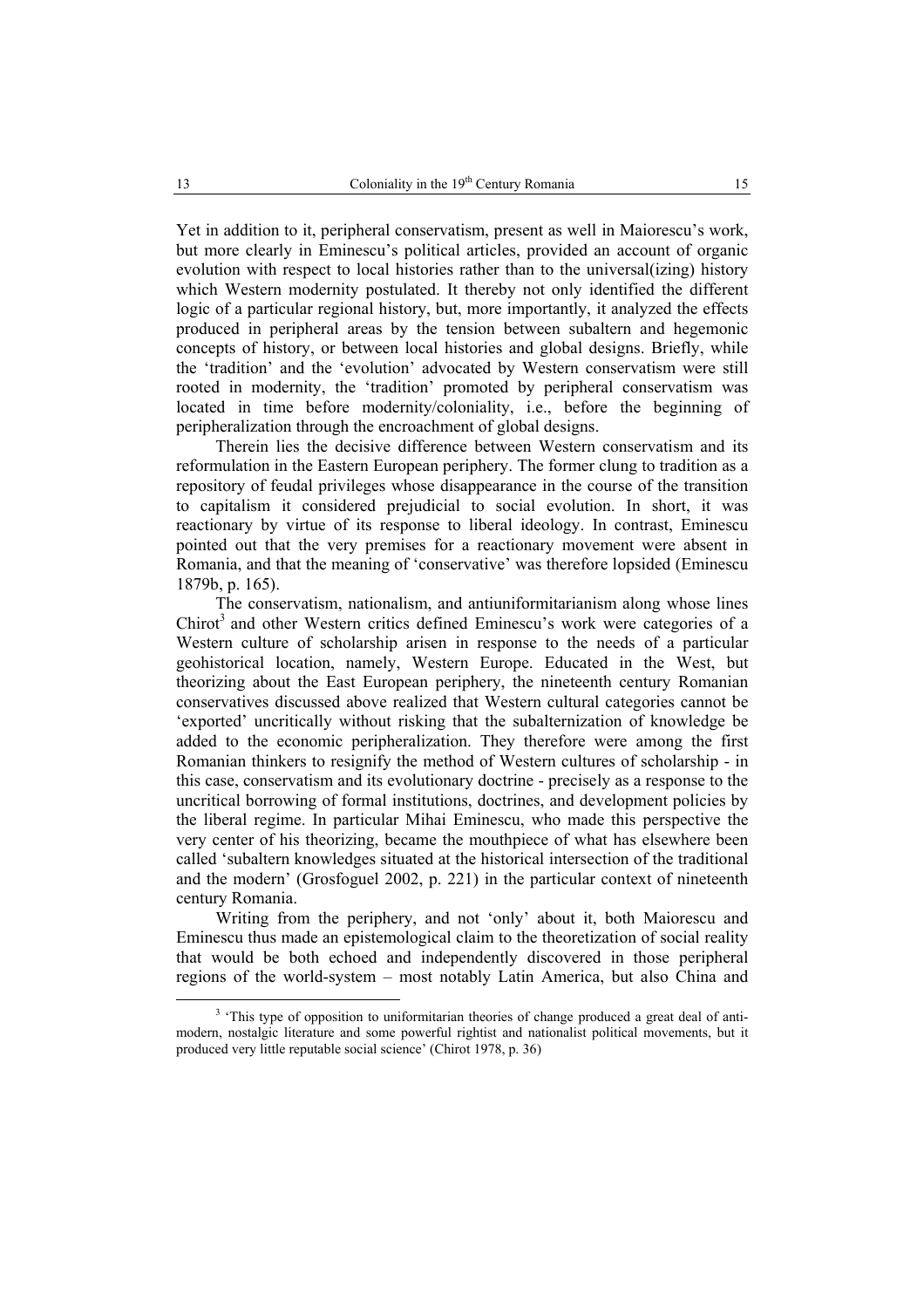Russia – which faced similar dependency contexts in the decades to come (see Love 1996). Concepts like Maiorescu's 'forms without substance' or Eminescu's 'superimposed layer' and 'xenocracy' – reminiscent of both Celso Furtado's 'myth of economic development' (Furtado 1974) and Andre Gunder Frank's 'lumpenbourgeoisie' (Frank 1974) – all represent attempts to outline specific realities of the modern world-system's periphery for which hegemonic social science, centered around European experience and its claim to universal truth, had no labels. This consistent groping for conceptual clarity on the part of theorists writing from colonial perspectives only goes to show that, since many of the concepts relevant to our analysis of modernity were coined in and about the core, their explanatory and predictive power should be assessed differently depending on the structural location of their origin.

During the following sequence of imperial control of Eastern Europe, the Communist one, these and related theoretical approaches were condemned precisely along the lines of their national dimension, which stood in disagreement with the internationalism that Communism propagated, as well as their conservative dimension, whose underlying evolutionism and advocacy of organicity blatantly contradicted the official government doctrine of revolutionary transformation. Accordingly, the works of Titu Maiorescu were banned for his alleged anti-progressivism, Eminescu's for nationalism and 'proto-fascism', and the political implications of the theory of 'forms without substance' silenced under the guise of applying solely to the field of literary criticism. Recuperation of this theoretical tradition still proves problematic in the post-Communist era, when political, economic, and intellectual alignment with the Western European norms, entailing the (however vague) promise of European integration, dictates the dismissal of approaches critical of globalization, wholesale Westernization, and cultural leveling out and therefore makes epistemic oblivion a prerequisite for political and economic acknowledgment.

The shift of axis that Romania once again faced with the Communist demise at the end of the twentieth century thus represents both a chance and a risk: On the one hand, a rich theoretical heritage tackling the issue of peripheralization in the face of economic and political dominance could prove invaluable when confronted with a novel modernization theory once again professing the adoption of forms without substance in the shape of IMF provisions and EU regulations. On the other hand, what Immanuel Wallerstein has termed the 'gigantic liberal-Marxist consensus' (Wallerstein 1991, p. 182), and which Eminescu had viewed as responsible for the importation of forms without substance in nineteenth-century Romania, is still very much active in the region in the shape of a concerted Communist-cum-neoliberal epistemic control of knowledge production by old and new elites judging the intellectual production of the periphery in terms of categories – such as progress, development, modernity, globalization – created in the core. The chance to reassess and promote old solutions to a recurrent problem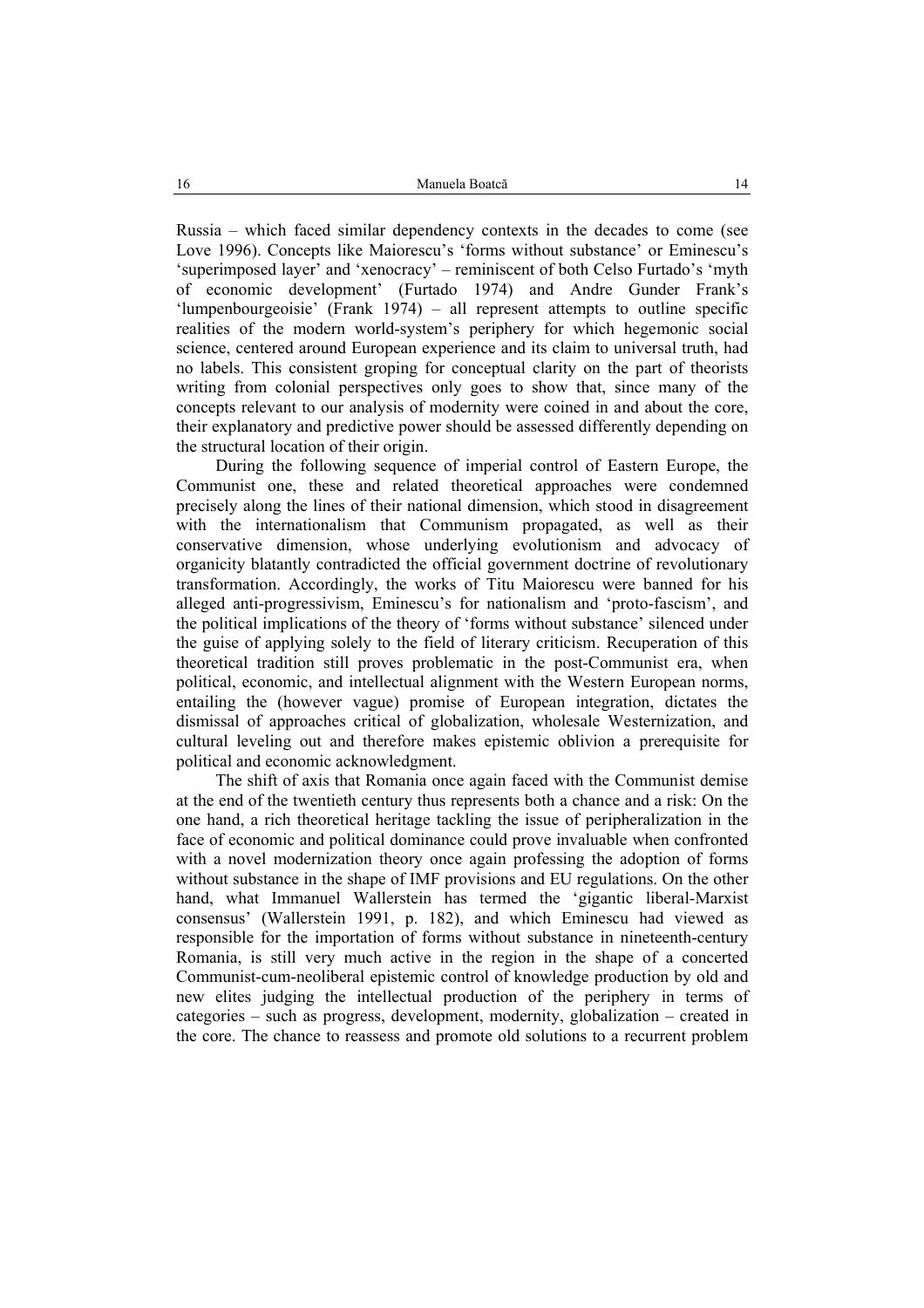in the context of a vacuum of  $-$  or at least a shift in  $-$  political hegemony in post-Communist Eastern Europe is thus stunted by the continued epistemic discredit of forms of resistance containing a national component, accordingly denounced as dubious scholarship and political dynamite. This lack of definition power could not only become the new geohistorical edge deciding this – and other – colonialized regions' renewed drift into the periphery, but also a further missed opportunity to shape modernity from its borders.

Phrasing the issue in terms of one or several modernities, therefore, is asking the wrong question. The modernity that Western social sciences were called upon to analyze, but also to imagine, is a Western macronarrative, to be understood against the background of the history, cultural traditions and economic development of its place of origin – Western Europe. A bird's eye view of world modernity in turn requires taking into account the hitherto silent knowledges speaking from coloniality and able to translate between epistemological locations on account of having been trained in modern thought while living under (neo)colonial realities. The resulting picture will probably be neither modern nor colonial, neither postmodern nor postcolonial, but a synthesis incorporating both experiences while presupposing neither.

#### **REFERENCES**

- **Bădescu, Ilie.** (2004). *Sincronism european şi cultură critică rom*â*nească*, Cluj Napoca: Dacia, first published 1984.
- **Beck, Ulrich, Bonß, Wolfgang & Lau, Christian**. (2001). 'Theorie reflexiver Modernisierung, Fragestellungen und Hypothesen', in *Die Modernisierung der Moderne*, eds Beck, Ulrich/Bonß, Wolfgang, Frankfurt/ Main: Suhrkamp, pp. 11–47.
- **Boatcă, Manuela**. (2003) From Neoevolutionism to World-Systems Analysis. The Romanian Theory of 'Forms without Substance' in *Light of Modern Debates on Social Change*, Opladen: Leske Budrich.
- **Chirot, Daniel**. (1976). *Social Change in a Peripheral Society. The Creation of a Balkan Colony*. New York: Academic Press. \*\* (1978) 'Neoliberal and Social Democratic Theories of Development: The Zeletin-Voinea Debate Concerning Romania's Prospects in the 1920's and Its Contemporary Importance', in *Social Change in Romania*, 1860–1940. A Debate on Development in a European Nation, Institute of International Studies, ed. Jowitt, Kenneth. Berkeley: University of California, pp. 31–52.
- **Dussel, Enrique**. (2000). 'Europe, Modernity and Eurocentrism', Nepantla: Views from South, vol. 1, no. 3, pp. 465–478. \*\* (2002) 'World-System and Trans-Modernity', Nepantla: Views from South, vol. 3, no. 2., pp. 221–244. Eisenstadt, Samuel (2000) 'Multiple Modernities', Daedalus, vol. 129, no. 1, pp. 1–29.
- **Eminescu, Mihai**. (1876). 'The Austrian Influence on the Romanians Living in the Principalities', by Mihai Eminescu (1999), Opera politică , vol. I, pp. 44–61. \*\* (1877) 'Icoane vechi şi icoane nouă', by Mihai Eminescu (1989), Opere, vol. X, Publicistică, Bucharest: R.S.R., pp. 17–31. \*\* (1879a) [Editorial], by Mihai Eminescu (1989), Opere, vol. X, Publicistică: Bucharest, R.S.R., pp. 300–301. \*\* (1879b) [Editorial], by Mihai